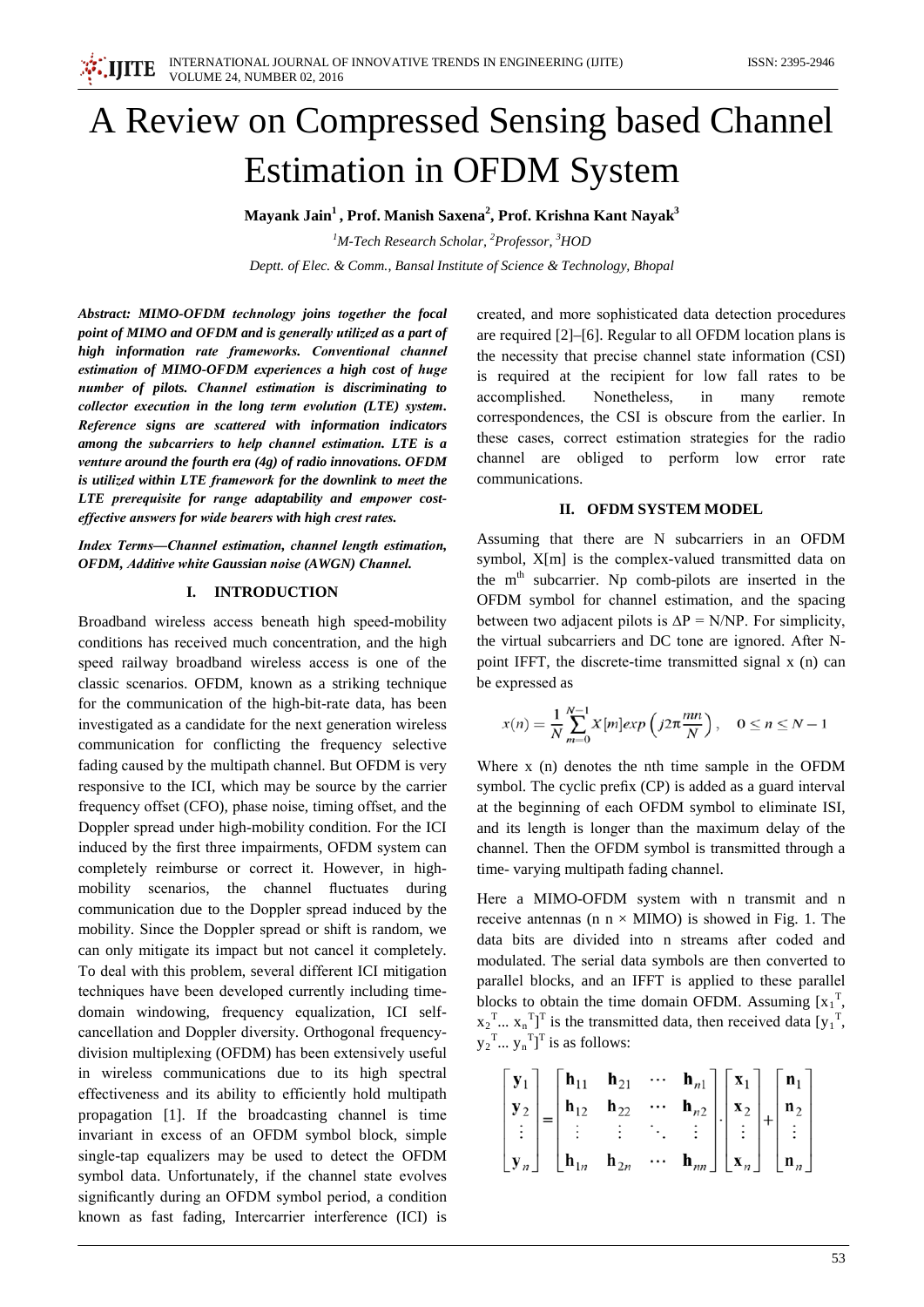

Where  $[n_1^T, n_2^T ... n_n^T]^T$  is the additive white Gaussian noise. Every component h<sub>ij</sub> is a multi-tap channel and can be expressed as:

$$
\mathbf{h}_{ij}(t,\tau) = \sum_{l=1}^{L} \alpha_l(t) \delta(\tau - \tau_l)
$$

Where t is time, L is the number of taps,  $\alpha_1$  (t) and  $\tau_1$  are gain and delay of the lth path. In real communication systems,  $h_{ii}$  is usually sparse, which means there are only K non-zero coefficients and K<<L. An easier task is to let the receivers tackle the channel effects. CE at the receiver

should be as effective and cheap as possible, since battery life and device area are scarce resources in wireless communications. CE can be pilot or data aided. Pilot Aided CE (PACE) is based on known training symbols, usually inserted in the preamble or blended in the data payload [3], [7] to help CE. Data Aided CE (DACE) exploits decoded symbols as pilots, to refine a previous estimate or to track channel variations [8]. It is more complex but guarantees less throughput waste. Focusing on OFDM systems, CE can be performed both in the frequency and in the time domain [3] [9].



Fig 2. The model of the OFDM system.

Frequency Domain (FD) CE is normally less complex, since it could be connected even freely subcarrier via subcarrier: this is the situation of Zero Forcing (ZF) that conveys a loud CE. More refined estimators misuse some extra data about the channel, to reject commotion. Contingent upon the way this data is provided for, it could be helpful to perform CE either in the FD or in the Time Domain (TD). E.g., if the channel Power Delay Profile (PDP) is known, one can infer the divert covariance framework in the FD and perform LMMSE estimation to reject more clamor, or can even implant the PDP into a TD LMMSE estimator, concentrating on the most important channel taps [9]. To decrease many-sided quality, one can additionally apply estimation to little gatherings of subcarriers [10], or simply misuse the biggest Eigen

estimations of the channel covariance framework [3]. Lessened request models can additionally be connected in the TD: the most famous is ML estimation with information of the channel length.

#### **III. LITERATURE REVIEW**

C. Rezgui and K. Grayaa, [1] In this exploration, propose a novel technique for channel estimation based on adaptive pilot spacing utilizing low many-sided quality with least square (LS) channel estimation. Many channel estimation technique utilizes LS or MMSE (Minimum Mean Square Error) channel estimator. The MMSE channel estimation system experiences a high computational intricacy with a request of  $O(N - P3)$  operations((N - P) denotes to the aggregate number pilot in one OFDM symbol) because of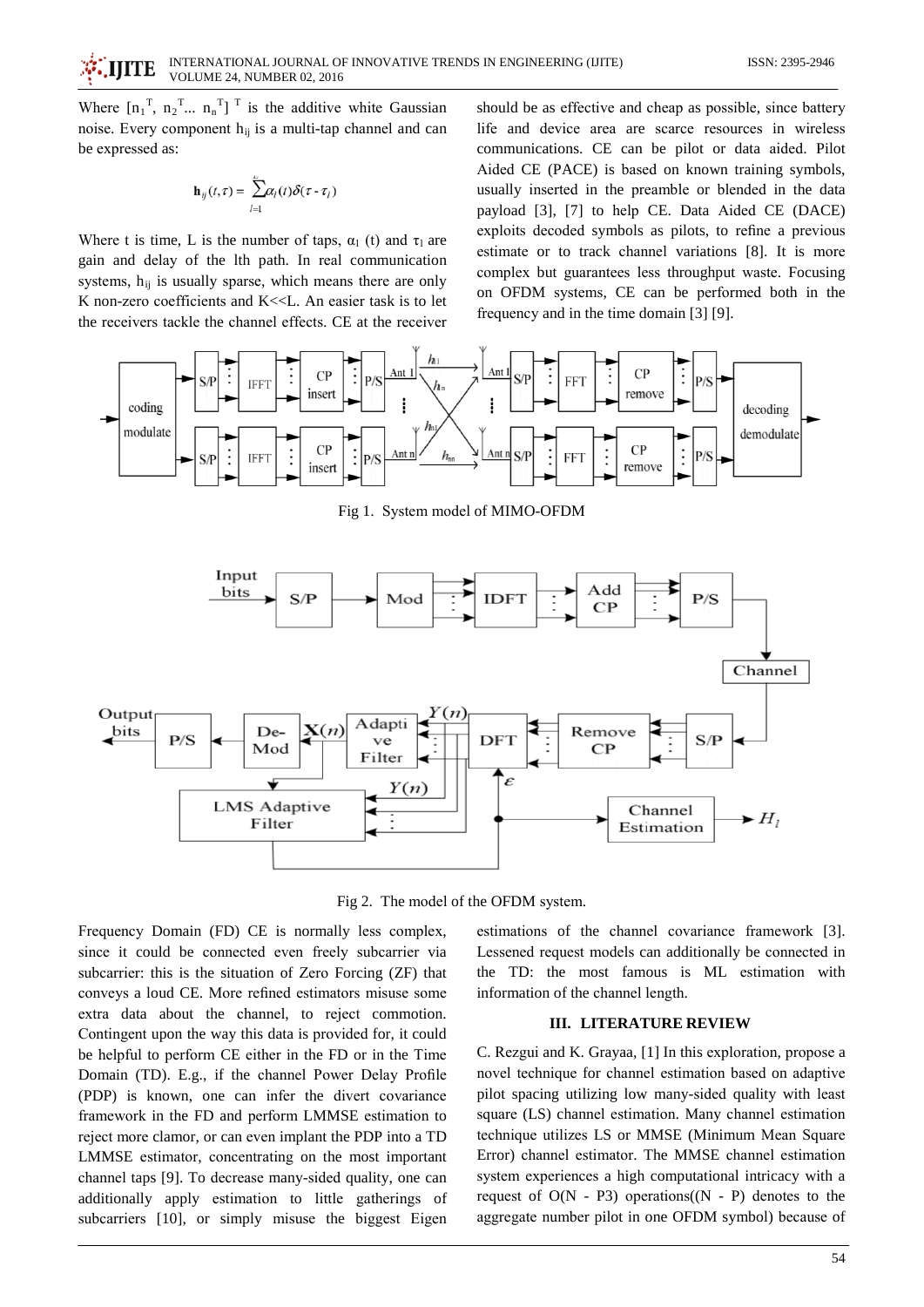

a reversal grid operation. However LS shows low intricacy. MMSE have great outcomes in low SNR (Signal to Noise Ratio), however with high SNR, LS estimator is more proficient. Along these lines, we are occupied with LS estimator with versatile pilot plan keeping in mind the end goal to have a negligible multifaceted nature and better outcomes for low and high SNR. MATLAB Monte-Carlo recreations are utilized to assess the execution of the proposed estimator.

I. Singh, S. Kalyani and K. Giridhar,[2] Compressed sensing (CS) calculations for orthogonal frequency division multiplexing (OFDM) channel estimation work best when the pilot subcarrier areas are pseudo arbitrary. Be that as it may, wireless principles, for example, LTE ordinarily have equi-dispersed pilot structures on the downlink to likewise empower the estimation of different other signal parameters. Here, we propose an iterative CS calculation for direct estimation in OFDM systems which functions admirably even within the sight of equidispersed pilots. Reenactment comes about show that between the first and second cycle of the proposed CS calculation, we accumulate a 10 dB bring down mean square blunder (MSE) over a SNR scope of 0-30 dB. A considerable pick up in likewise saw in the piece mistake rate (BLER) when turbo codes are utilized.

L. U. Khan, N. Khan, M. I. Khattak and M. Shafi, [3] Channel Estimation in Orthogonal Frequency Division Multiplexing (OFDM) is basic for cancelation of the debilitations presented by the fading channel. In this paper, the execution of Least Square (LS) estimator is contemplated for brush sort and piece sort pilot inclusion plots over quick and moderate fading Rayleigh channels individually. The channel order increases proportionally with the distortions introduced from the environment. The impact of increment in channel arranges on the Bit Error Rate (BER) execution of LS estimator for pilot helped channel estimation methods is assessed. Solidness of LS estimator as far as BER execution for piece sort pilot course of action is uncovered by the Simulation comes about. In any case, expanding the channel bending by expanding the channel arranges causes execution corruption of LS estimator for brush sort pilot addition scheme.

H. Xie, G. Andrieux, Y. Wang, J. F. Diouris and S. Feng, [4] the ideal tradeoff among the channel estimation execution, range proficiency and computational multifaceted nature has dependably been one of the real points for wireless correspondence framework particularly OFDM framework. Conventional channel estimation strategies are normally in view of the established (Least

Squares) LS technique without considering whether the multipath channel is scanty or rich, in this way, those techniques can scarcely adjust the channel estimation execution, range productivity and computational intricacy. In this paper, we propose a successful packed detecting (CS) based inadequate channel estimation strategy for OFDM framework. As a productive remaking apparatus for CS, the orthogonal coordinating interest (OMP) is embraced in this paper for meager channel estimation. For OMP calculation, a great edge is fundamental to advance the channel estimation exactness. The proposed limit is planned in view of hypothetical deduction and investigation. Both recreation comes about and computational multifaceted nature assessment demonstrate that the proposed technique can viably adjust the channel estimation execution, range proficiency and computational intricacy.

Ming Liu, Matthieu Crussière, and Jean-François Hélard.[5] instead of the customary cyclic prefix (CP)-OFDM, the time region synchronous (TDS)- OFDM uses a known pseudo hullabaloo (PN) gathering as gatekeeper between time (GI). Acknowledged channel estimation methods for TDS-OFDM are engaged around the abuse of the PN gathering and in this manner encounter the evil impacts of intersymbol impedance (ISI). This paper proposes a novel data upheld channel estimation framework which joins the channel appraisals procured from the PN course of action and, most importantly, additional channel assessments isolated from OFDM data pictures. Data diverted estimation is finished using the recreated OFDM data pictures as virtual get ready progressions.

Sahar Nasrzadeh, Mehrdad Jalali [6], this exploration is based on amusement of stochastic adaptable locators of a quick progression (DS) spread range movements as a piece of code-division distinctive get to (CDMA). The Kalman channel (KF) count has shown better execution in consider of interchange LMS and RLS figuring which could be used for channel estimation and data acknowledgment. KF acted steadier in particular reaches of SNR and addressed the same BER. The space state model of KF is used as a piece of regard to surveying the model of MMSE. An adaptable computation is proposed for assessing the weight vector of multi way obscuring AWGN channel. As for upgrading BER, it has been readied a flexible authority with a long progression of data which involves the accentuation of extended standard marker. Finally, reenactment was exhibited the particular eventual outcomes of recognizing in multi way obscuring AWGN channel and single AWGN channel...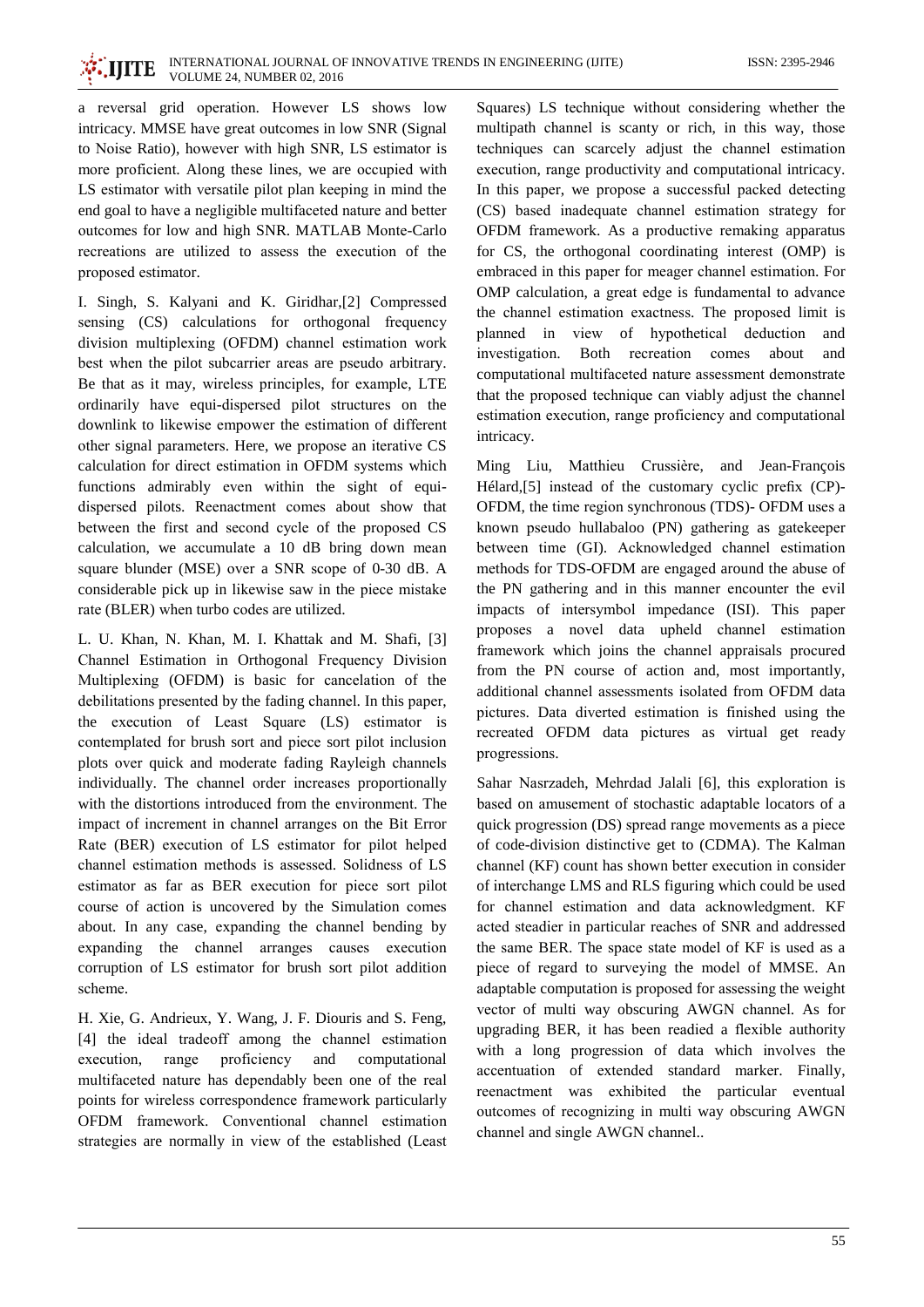| <b>YEAR</b> | <b>AUTHOR</b>                                                        | <b>TITLE</b>                                                                                                        | <b>APPROACH</b>                                                                                                        | <b>RESULT</b>                                                                                                                    |
|-------------|----------------------------------------------------------------------|---------------------------------------------------------------------------------------------------------------------|------------------------------------------------------------------------------------------------------------------------|----------------------------------------------------------------------------------------------------------------------------------|
| 2016        | C. Rezgui and<br>K. Grayaa,                                          | An enhanced channel<br>estimation technique with<br>adaptive pilot spacing for<br>OFDM system,                      | adaptive pilot spacing<br>using low complexity<br>with least-square (LS)<br>channel estimation                         | Adaptive pilot arrangement<br>in order to have a minimal<br>complexity and better<br>results for low and high<br>SNR.            |
| 2015        | I. Singh, S.<br>Kalyani and K.<br>Giridhar,                          | A Practical Compressed<br>Sensing Approach for<br>Channel Estimation in<br>OFDM Systems,                            | iterative CS algorithm<br>for channel estimation in<br>OFDM systems                                                    | the block error rate<br>(BLER) when turbo codes<br>are employed.                                                                 |
| 2014        | L. U. Khan, N.<br>Khan, M.I.<br>Khattak and M.<br>Shafi,             | LS estimator: Performance<br>analysis for block-type and<br>comb-type channel<br>estimation in OFDM<br>system,      | performance of Least<br>Square (LS) estimator is<br>studied for comb-type<br>and block-type pilot<br>insertion schemes | Stability of LS estimator in<br>terms of BER performance<br>for block-type pilot<br>arrangement is revealed by<br>the Simulation |
| 2013        | H. Xie, G.<br>Andrieux, Y.<br>Wang, J. F.<br>Diouris and S.<br>Feng, | A novel effective<br>compressed sensing based<br>sparse channel estimation<br>in OFDM system,                       | Threshold is formulated<br>based on theoretical<br>derivation and analysis.                                            | Effectively balance the<br>channel estimation<br>performance, spectrum<br>efficiency and<br>computational complexity.            |
| 2012        | Ming Liu,<br>Matthieu<br>Crussière, and<br>Jean François<br>Hélard,  | A Novel Data-Aided<br><b>Channel Estimation With</b><br>Reduced Complexity for<br>TDS-OFDM Systems                  | Conventional channel<br>estimation methods for<br>TDS-OFDM novel data-<br>aided channel estimation                     | Reducing the complexity                                                                                                          |
| 2012        | Sahar<br>Nasrzadeh,<br>Mehrdad Jalali                                | <b>Channel Estimation and</b><br>Symbol Detection in<br><b>AWGN</b> Channel for New<br>Structure of CDMA<br>Signals | Kalman filter (KF)<br>algorithm                                                                                        | Different results of<br>detecting in multi path &<br>Single fading AWGN                                                          |

|  | Table: 1 Summary of Literature Review |  |
|--|---------------------------------------|--|
|  |                                       |  |

## **IV. CONCLUSION**

In this paper, we have evaluated a proficient and viable approach to perform joint channel length and channel estimation for OFDM frameworks, taking into account data criteria. In this paper, a different strategy for MIMO-OFDM channel estimation is presented in writing survey. Here Kalman channel is utilized to diminish clamor focused around the channel reaction of former image. At that point DCS-SOMP calculation is utilized to get genuine MIMO channel estimation focused around the followed pilots. A bound together semi-visually impaired methodology to joint Cholesky decay and orthogonal procrustes estimator has been considered for MIMO channel estimation. A mixed bag of system does somewhat enhance the channel estimation execution, as well as shows low computational many-sided quality since the setting of such ideal turn frameworks which are parameterized a fewer number of parameters. Besides, the recently proposed strategy is ghastly effective, when the amount of accept reception apparatuses is more stupendous than the amount of transmit receiving wires. Workstation

recreations indicate that the proposed approach essentially beats restrictive preparing based channel estimation.

#### **REFERENCES**

[1] C. Rezgui and K. Grayaa, "An enhanced channel estimation technique with adaptive pilot spacing for OFDM system," 2016 International Symposium on Networks, Computers and Communications (ISNCC), Yasmine Hammamet, 2016, pp. 1-4.

[2] I. Singh, S. Kalvani and K. Giridhar, "A Practical Compressed Sensing Approach for Channel Estimation in OFDM Systems," in IEEE Communications Letters, vol. 19, no. 12, pp. 2146-2149, Dec. 2015.

[3] C. Rezgui and K. Grayaa, "An enhanced channel estimation technique with adaptive pilot spacing for OFDM system," 2016 International Symposium on Networks, Computers and Communications (ISNCC), Yasmine Hammamet, 2016, pp. 1-4.

[4] X. Cai and G. B. Giannakis, "Bounding performance and suppressing intercarrier interference in wireless mobile OFDM," IEEE Trans. Commun., vol. 51, no. 12, pp. 2047-2056, Dec. 2003.